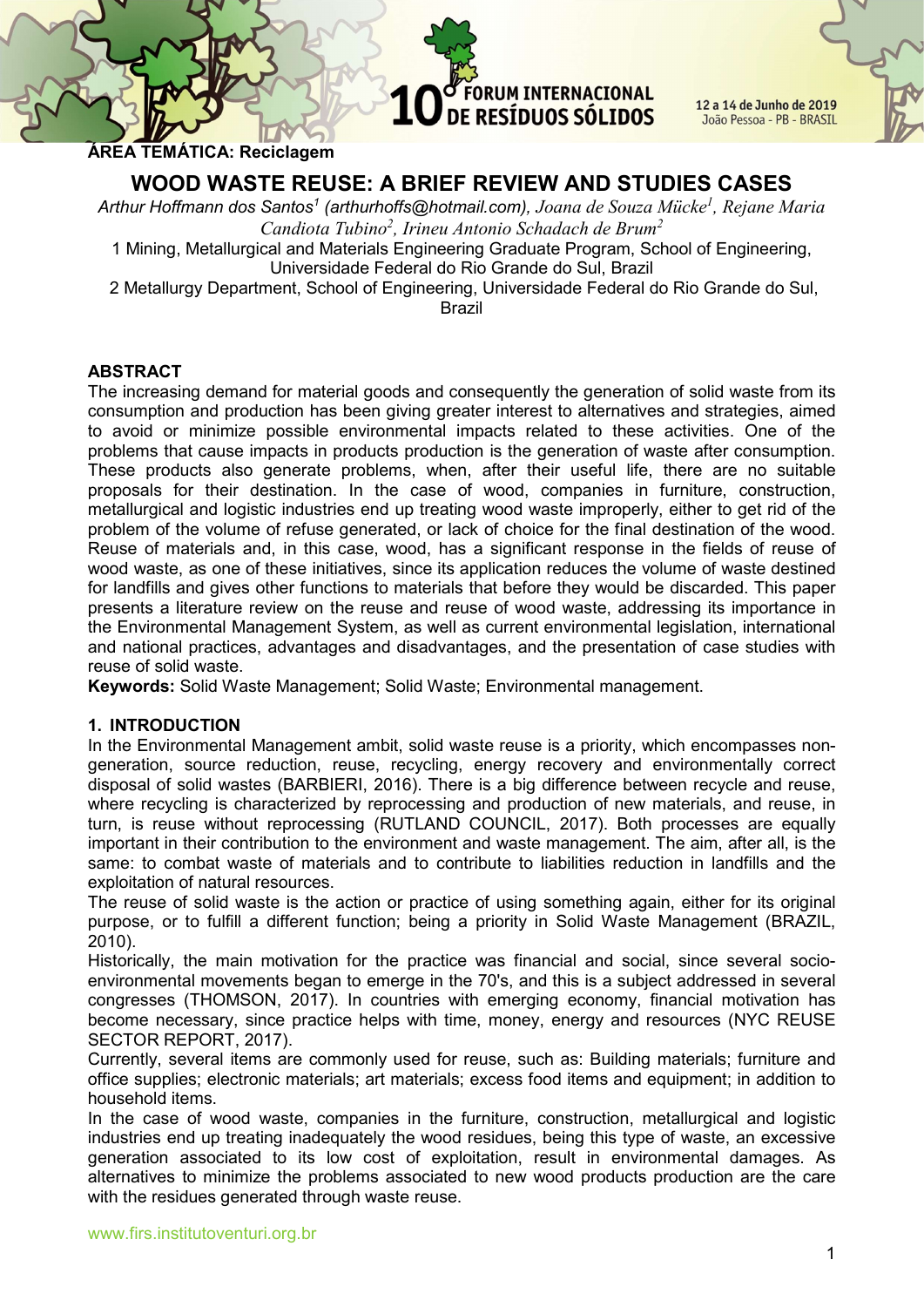12 a 14 de Junho de 2019 João Pessoa - PB - BRASIL

Thus, the general objective of this study was to describe and identify some methods of waste reuse and wood residues reuse and by-products of various activities that generate these residues.

### 2. OBJECTIVE

The objective of this study is to show a brief review and cases in wood waste reuse.

#### 3. METODOLOGY

In this study methodological procedures of qualitative research were used, carrying out a bibliographical and documentary review, making a survey of the main technical articles related to the subject, as well as current Brazilian resolutions and electronic sites with relevant information.

#### 4. RESULTS AND DISCUSSIONS

#### 4.1.Waste reuse aspects and practices

#### 4.1.1. Brazilian Legal Aspects

In Brazil, according to Law 12305 / 2010 Art. 9 (BRAZIL, 2010), states that: "In the management and management of solid waste, the following order of priority must be observed: no generation, reduction, reuse, recycling, treatment of solid wastes and environmentally appropriate disposal of tailings. "And in paragraph XVIII of Art. 3 of Law 12305 / 2010 (BRAZIL, 2010) defines the reuse of solid waste as:" Process for the use of solid waste without its biological, physical or physicalchemical transformation, observing the conditions and the standards established by the competent organs of Sisnama."

#### 4.1.2. International and National Reuse Practices

In the USA, Australia and Europe, in particular, one of the main solid waste reuse practices occurs within the business environment, through "Good Housekeeing" programs and in society through "Reuse Centers", which are exchange and donation centers of used materials in good condition for reuse (NYC REUSE SECTOR REPORT, 2017, EUROPEAN COMISSION, 2016, ZERO WASTE EUROPE, 2017, QUEENSLAND GOVERNMENT, 2015). In the USA stand out initiatives such as Goodwill Industries; Second Harvest Food Bank; Habitat for Humanity ReStores; and Materials for the Arts. In Australia, in turn, there are initiatives such as Reverse Garbage; The Bower Reuse and Repair Center and Remida. In relation to the European Union, reuse is in programs such as the EU Circular Economy Package and Zero Waste Europe.

In Brazil, waste reuse is already a social form. However, there are markets that aim at the reuse of bottles, batteries and batteries, and construction waste.

# 4.1.3. Programs and practical initiatives

Among the main programs and practices applied to solid waste reuse (U.S. EPA, 2017) are deposit programs, which are offered to customers a financial incentive to return containers for reuse; closed-loop programs, or closed-loop programs, where it applies to companies that transport the goods to the market, bringing back to the supplier boxes and pallets used to transport the goods for later reuse; refilling programs or refill programs, also aimed at the reuse of packaging; regifting, where they are passed on, sold and / or donated some items such as clothes to other people or companies; repurposing, where another function is given to some specific residue, especially for decorations; repairs and reuse of reusable items are also practices of reuse; and reverse logistics applied to cartridges and printer toners.

#### 4.2. Wood waste reuse cases

The wood waste reuse application has been studied, and it is possible to find works in different areas, such as civil construction, commercial, and services are one of the areas most studied today. In this part of the paper is showed some cases found in literature will be presented.

www.firs.institutoventuri.org.br The waste reuse was evaluated by Silveira et al. (2017), where the objective of the work was the reuse of solid waste from various sectors, presenting as a socio-environmental solution the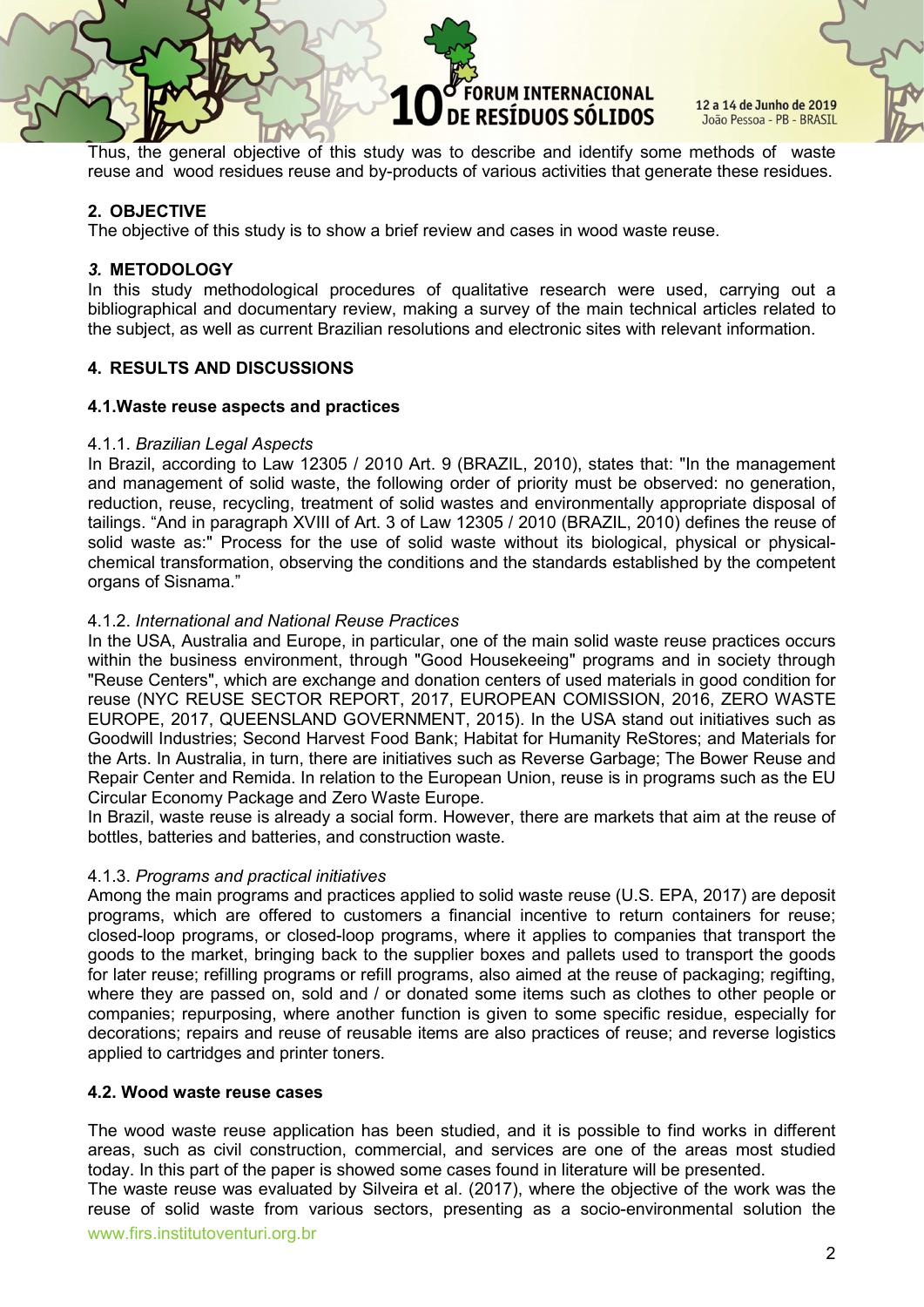12 a 14 de Junho de 2019 João Pessoa - PB - BRASIL

production of puffs for use in shared spaces. Wood pellets from a construction materials company were used as bases for the puffs, and for the preparation of the cushions were used flaps from a textile company, and for the filling, residues of polymers and phenolic sand from laboratories of Unisinos, a University from the region, and a company from the region of Santa Cruz do Sul, Brazil, where these materials are identified as elastic, suplex and lycra. The puffs were arranged in study areas of the Unisinos, and in a public school of the region. The project had a lot of interest for partners in making the puffs and also interest in another school in the region. Through this work, the authors concluded that simple initiatives can bring good results and minimize environmental impacts, such as a longer life for materials, incorporating in new processes or reusing for other purposes.

Facchin et al. (2015) carried out a study of waste reuse in the process of discarding wood pallets at a metallurgical company located in the city of Caxias do Sul, Brazil, with the main focus being the presentation of a possible improvement to be implemented in the company and in the creation of an industry that reuses these pellet residues for the manufacture of furniture and utensils that will be used and donated by the organization itself. The work used quantitative research, through analysis of annual consumption and destination costs, quantitative gender questionnaires, and implementation of the furniture manufacturing project cost, and qualitative research through a questionnaire in the form of a semi-structured interview to employees who work in the logistics sector of the company. The idea proposed, through the results presented, was well accepted by the company's employees, since, in addition to contributing to the sustainability of the company, it helps the environment and the day to day operations performed, allowing some to develop voluntary activities. The authors also noted that low transport costs and continuous sustainability should be of paramount importance for the development of a company, and today, competition between companies and the strong fight for the best place in the labor market can help in the development and growth of organizations. Because it is an improvement, the authors present that should be presented and analyzed by the company management. If it is to compare the economy that this improvement can bring the company, all expenses with recycling and freight paid by the discard will be reverted as profit for the company.

# 5. CONCLUSION

The present work presents a bibliographical survey, which shows two cases of solid wood waste reuse, presenting alternatives for reuse of these residues, avoiding improper disposal.

It is understood that the classification of literatures can contribute to the improvement of the theme allowing different points of view such as: comprehensiveness of approaches, type of approach and focus.

The work presents an evident focus on the environmental and financial practices, evidencing the concern with the large generation of wastes that are not used by the companies, as well as viable alternatives for the reuse of these wastes.

We have found that the reuse of solid waste is the action or practice of using something again, being a priority in Solid Waste Management. For companies to be sustainable, it is no longer a choice but a condition of survival in the face of new governmental, legal, social and market requirements.

Therefore, it was possible to conclude that simple initiatives can bring good results and minimize environmental impacts, such as a longer life for materials, incorporating new processes or reusing them for other purposes.

# REFERÊNCES

BARBIERI, J.C. Gestão Ambiental Empresarial: Conceitos, Modelos e Instrumentos. 4<sup>ª</sup> ed. 2016. BRAZIL. Lei nº 12305/2010: Institui a Política Nacional de Resíduos Sólidos, altera a Lei nº 9.605,

de 12 de fevereiro de 1998; e dá outras providências. 2010.

FACCHIN, M.M. ; FRIZZO, R.; LOPES, J.; MALESKI, M.; DETERS, O. Estudo de Reaproveitamento de Residuo Solidos no Processo de Descarte de Palletes de Madeira. 2015.